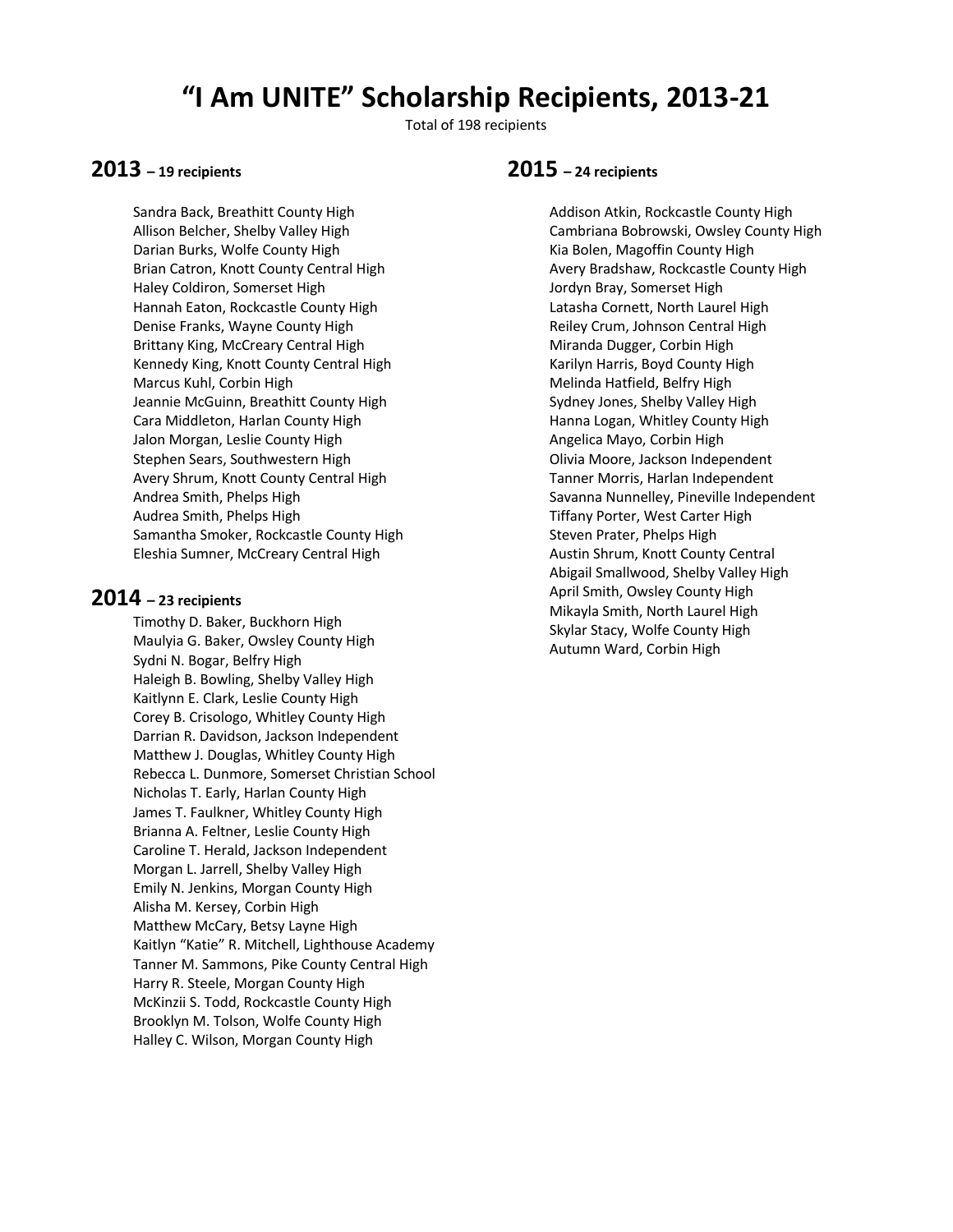#### **2016 – 23 recipients**

Eric M. Bullock, Rockcastle County High Austin O. Burnett, Knox Central High Bethany B. Davis, Owsley County High Halie J. Dooley, North Laurel High Carli M. Dotson, Phelps High Aaron C. Hicks, South Floyd High Joseph W. Hill, Morgan County High Miranda R. Hopkins, East Ridge High Taylor M. Howard, Harlan County High Dacoda M. Johnson, Fairview Ind. High Adrianna K. Kerns, Rowan County Senior High Samarah J. Lovins, Rockcastle County High Morgan E. Moses, Williamsburg City Schools Jake P. Pierce, Somerset High Katelyn B. Reynolds, Harlan County High Carlin J. Robinson, Clay County High Rachel L. Shelley, Whitley County High Elyssa S. Slusher, Harlan High Zachary D. Tackett, Shelby Valley High Marissa P. Taylor, Shelby Valley High Sheyanne N. Trent, Jackson City Schools Emily E. Waller, Sheldon Clark High Rebekah J. Whitaker, Somerset Christian School

## **2017 – <sup>23</sup> recipients**

Hallea Barnhill, Knox Central High McKenzie Bentley, Phelps High Haley Blakley, Harlan County High Kaylee Brown, Bell County High Patricia Clem, Harlan County High Faith Love Duff, Owsley County High Tori Ellison, Corbin High Tanner Evans, Owsley County High Ally Fisher, Somerset Christian School Hannah Fugate, North Laurel High Mason Isaac, Magoffin County High Sydney Jarvis, Clay County High Shelby Jones, Shelby Valley High Amber Leddington, Knox Central High Natasha McQueen, Buckhorn School Ethan Morton, Harlan Independent Cole (Joseph) Nickell, Morgan County High Maranda Nichols, Breathitt County High Tucker Powers, Somerset High Jessie Rapier, Corbin High Dalton Rowe, Rockcastle County High Emily Sellers, Southwestern High Megan Thompson, Prestonsburg High

## **2018 – 22 recipients**

Jacob Adkins, Pike County Central High Sammuel Bentley, Jenkins Independent Jordan Blevins, Harlan County High Kaylee Caldwell, Bell County High Ellie Carloftis, Corbin High Tyler Carmical, Harlan Independent Lauren Carpenter, Rockcastle County High Bradley Copley, Lawrence County High Jesse Dillow, Fairview High Kaylee Fannin, Phelps High Izabella Fuson, Pineville Independent Chase Gilbert, Jackson County High Kaelyn Greene, Magoffin County High Trenton Gullett, Wolfe County High McKaelyn Hatmaker, Harlan County High Jacklyn Johnson, McCreary Central High Paige Lemaster, Prestonsburg High-Floyd Early College Taylor Mayabb, Wolfe County High Rebecca Robinette, Somerset Christian School Austin Smith, Corbin High Kyleigh Tackett, Shelby Valley High

Teddi Young, Pike County Central High

# **2019 – <sup>23</sup> recipients**

Emily Adkins, Pike County Central High Rhileigh Alred, Harlan County High Cali Asher, Harlan County High Sarah Bingham, Pineville Independent Courtney Brooks, Wolfe County High Zoe Burdette, Rockcastle County High Erika "Nikki" Creech, Harlan County High Macey Dye, Somerset High Kaisen Eastep, Magoffin County High Joshua Hall, Prestonsburg High Hannah Jacobs, Lincoln County High Bailey Lovern, Pikeville High Summer Marcum, Pike County Central High Mikia McCoy, Johnson Central High Kristi Mullins, East Ridge High Jordan Nicely, Rockcastle County High Ethan Phipps, Barbourville High Alyssa Rose, Jenkins High Autumn Simpson, Bell County High John Stafford, Sheldon Clark High Kennedy Stallard, Pike County Central High Katherine Turner, Somerset Christian School Jordan Whittaker, Rowan County High